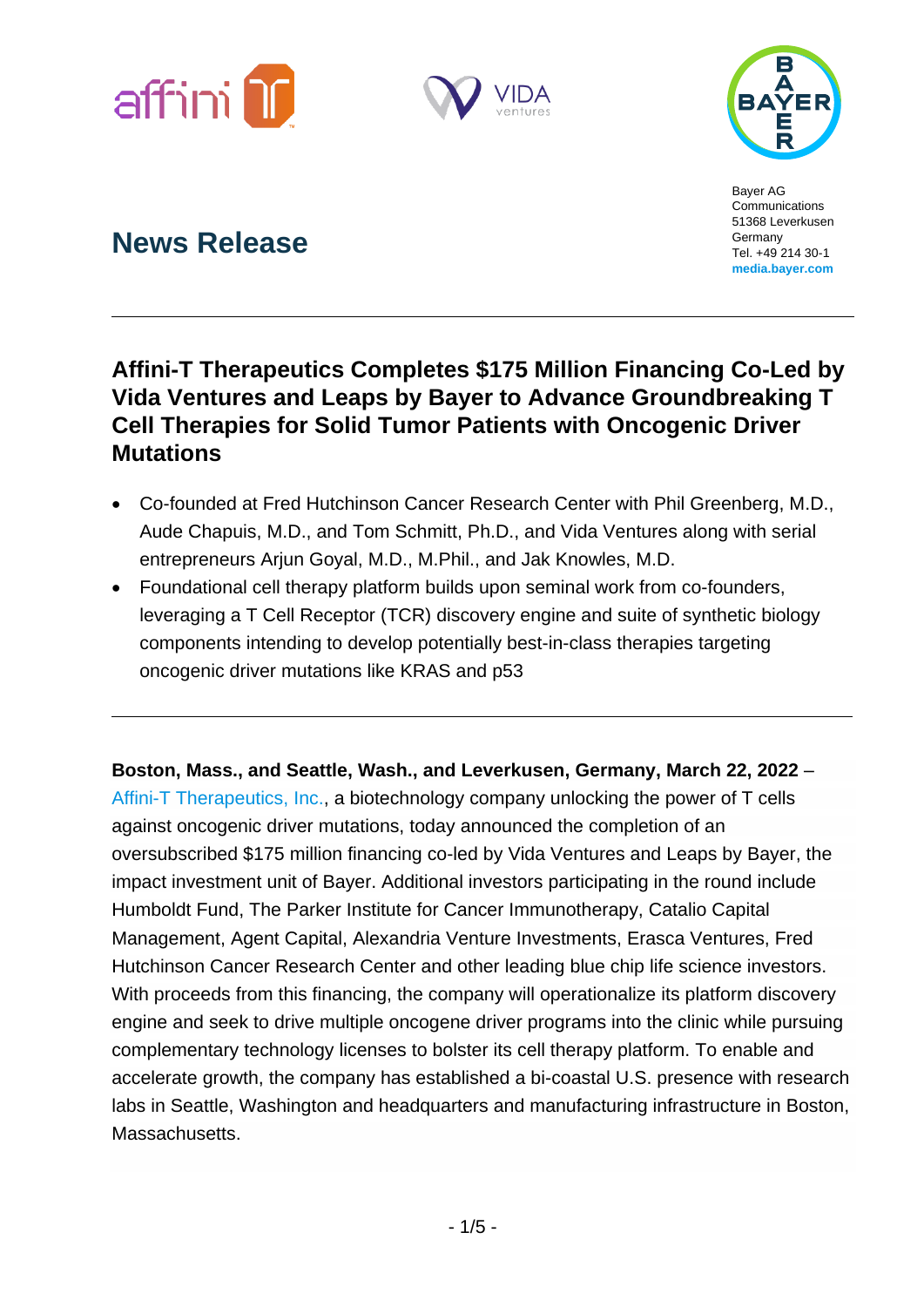Affini-T is committed to developing potentially life-changing medicines for patients with intractable solid tumor cancers, who represent a critical unmet need as current treatment options lack durability and efficacy. Its proprietary platform has the potential to deliver transformative therapies for patients with mutant variants of KRAS, the most prevalent oncogenic driver mutation in solid tumors. Treatment options are needed for these patients as KRAS mutations account for up to 30% of all cancers and are particularly frequent in cancers with high mortality rates including lung cancer, colorectal cancer and pancreatic cancer.

"By targeting oncogenic drivers like mutated KRAS, we strike at the core genetic mutations that enable tumors to grow and spread," said Jak Knowles, M.D., Co-Founder, President and Chief Executive Officer, Affini-T Therapeutics. "Our differentiated platform combines highly active TCRs with unique synthetic biology, allowing us to pioneer novel therapeutic approaches intended to eradicate solid tumors. With proven management, an unparalleled founding team of scientific innovators and leaders in immunology and cellular engineering, we look forward to bringing life-changing medicines to patients in need."

### **Differentiated Science to Cure Solid Tumor Patients**

Affini-T's proprietary platform is designed to select and engineer the right immune cells to orchestrate a durable and coordinated immune response. Its suite of novel synthetic biology switches can rewrite the rules of the tumor microenvironment, enhancing T cell function to increase durability, build persistent responses and augment tumor infiltration.

"Cell therapies have revolutionized the treatment of cancer, but challenges remain in making this powerful technology effective for a greater variety of cancers," said scientific co-founder Dr. Phil Greenberg, who leads Fred Hutch's Program in Immunology and holds the Rona Jaffe Foundation Endowed Chair at Fred Hutch. "By collaborating with industry partners, we have the opportunity to move our promising discoveries in the lab closer to benefitting the lives of patients."

"We are delighted to welcome Affini-T as one of the first investments in our Vida III portfolio, representing cutting-edge innovation in cell therapy for solid tumors, which remains a holy grail," said Arjun Goyal, M.D., M.Phil., Co-Founder and Managing Director, Vida Ventures and co-founder of Affini-T. "Their validated discovery workflow has the potential to bring cures to the large, unmet KRAS patient population. We look forward to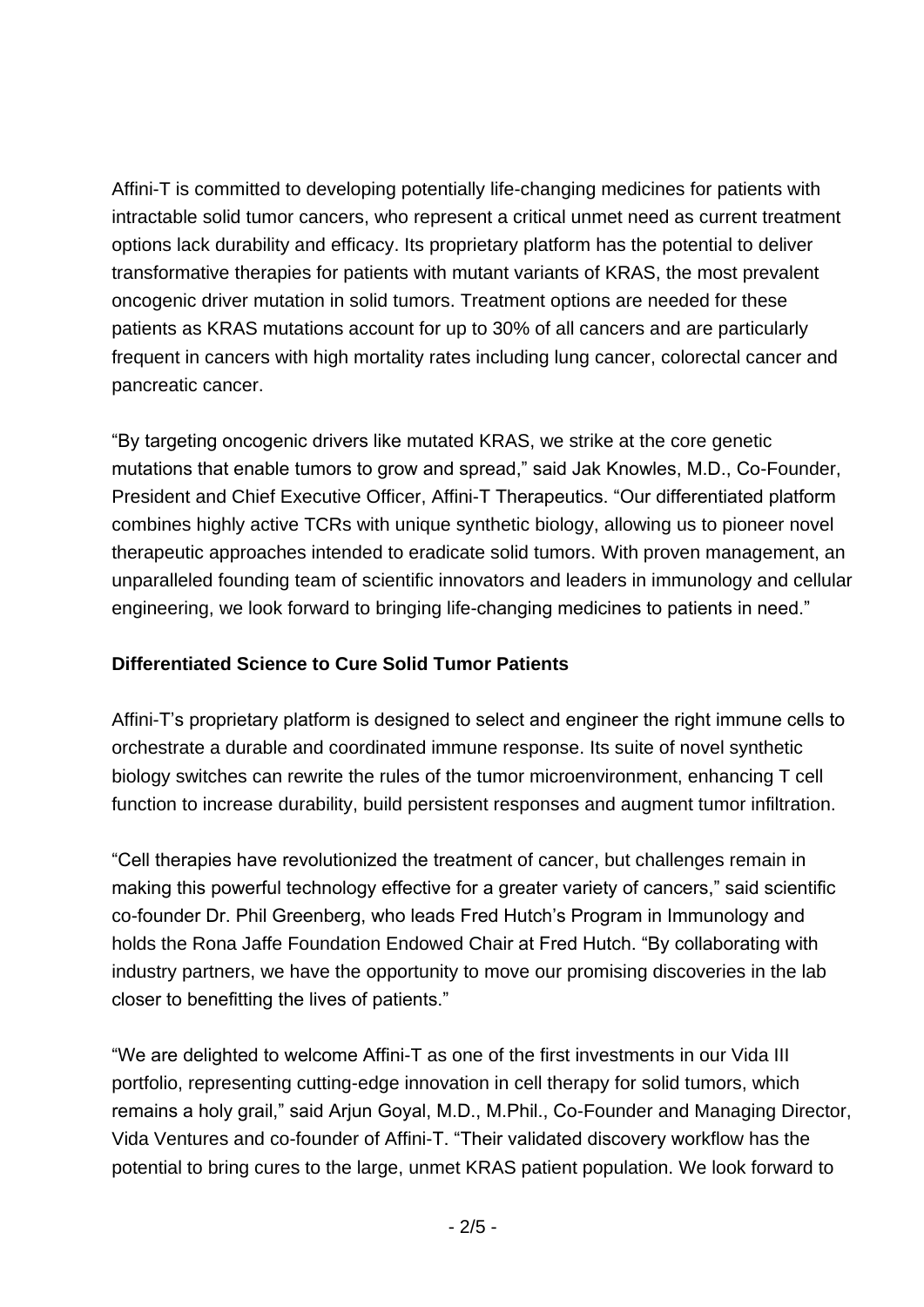leveraging our deep cell therapy expertise to support Affini-T's bold vision to power T cells to cure solid tumors for patients globally."

"Curing and preventing cancer is one of the core focus areas of Leaps by Bayer, as this disease still represents one of today's most pressing health concerns," said Juergen Eckhardt, M.D., head of Leaps by Bayer. "This is especially true for some difficult-to-treat solid tumors such as pancreatic, lung or colorectal cancer. Addressing KRAS represents a unique opportunity in the development of therapies that promise to address previously untreatable and incurable cancers and we are very excited about the potential of Affini-T's technology platform."

#### **Industry-Leading Management Team and Scientific Advisors**

Affini-T is led by a management team of biotech and pharmaceutical industry leaders with demonstrated track records of success. At its helm is Dr. Knowles, an industry veteran and entrepreneur who most notably, was Co-Founder and Chief Executive Officer at Exonics Therapeutics, Co-Founder and Chief Business Officer at Metagenomi and Vice President, Venture Investments at Leaps by Bayer. Joining Dr. Knowles are Loïc Vincent, Ph.D., Chief Scientific Officer, Kim Nguyen, Ph.D., Chief Technical Officer and Kathy Yi, MBA, Chief Operating Officer.

Affini-T has also established a world-class scientific advisory board comprised of its scientific co-founders from Fred Hutch and key innovators in immunology, tumor microenvironment biology and cellular engineering including:

- Jim Allison, Ph.D., Nobel Laureate, MD Anderson Cancer Center;
- Pam Sharma, M.D., Ph.D., MD Anderson Cancer Center;
- Rafi Ahmed, Ph.D., Emory University;
- David Kranz, Ph.D., University of Illinois; and
- Susan Kaech, Ph.D., Salk Institute.

#### **About Affini-T Therapeutics**

Affini-T is unlocking the power of T cells and targeting core oncogenic drivers to develop potentially curative therapies for solid tumor cancers. Its differentiated cell therapy platform harnesses state-of-the-art engineering and synthetic biology capabilities to target even the most devastating cancer-driving mutations, beginning with KRAS. The company leverages these tools to optimize T cell functions and rewrite the rules of the solid tumor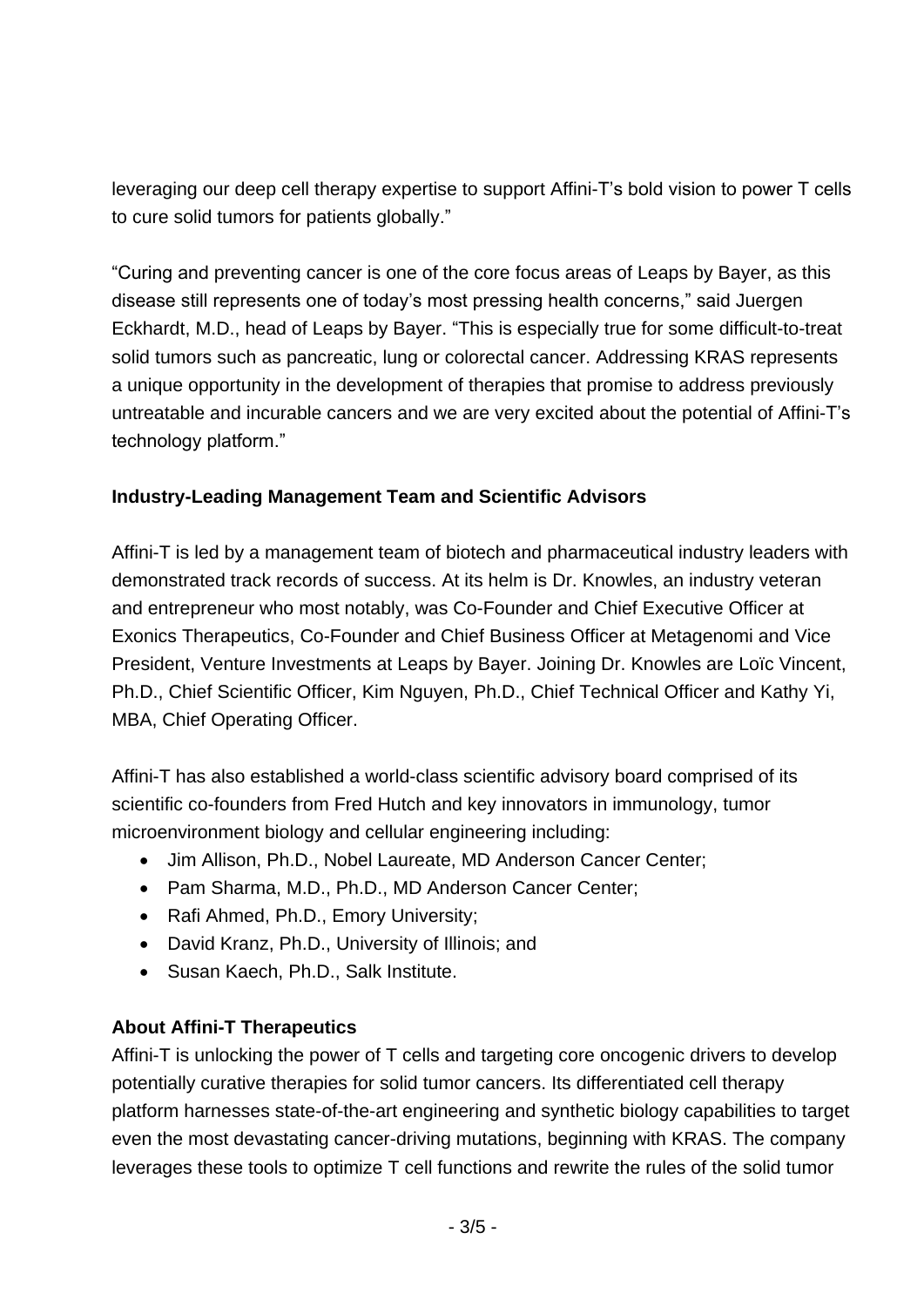microenvironment, enabling the potential for sustained clinical outcomes in patients. Building on the world-class innovation inherent in its leadership team, founders and technologies, Affini-T is powered to develop transformational medicines that last.

#### **About Vida Ventures**

Vida Ventures is a next-generation life sciences investment firm founded by scientists, physicians, entrepreneurs and investors who are passionate about building and funding breakthroughs in biomedicine. Together they have created a bold investment group bound together by a simple word – life. Its mission is to bring science to life and advance transformative biomedical innovations that have the potential to make a meaningful difference for patients. Vida has a bicoastal presence and currently has approximately \$1.7 billion under management. For more information on Vida Ventures, please visit [www.vidaventures.com,](http://www.vidaventures.com/) on LinkedIn or follow on Twitter @Vida\_Ventures.

#### **About Bayer and Leaps by Bayer**

Bayer is a global enterprise with core competencies in the life science fields of health care and nutrition. Its products and services are designed to help people and planet thrive by supporting efforts to master the major challenges presented by a growing and aging global population. Bayer is committed to drive sustainable development and generate a positive impact with its businesses. At the same time, the Group aims to increase its earning power and create value through innovation and growth. The Bayer brand stands for trust, reliability and quality throughout the world. In fiscal 2021, the Group employed around 100,000 people and had sales of 44.1 billion euros. R&D expenses before special items amounted to 5.3 billion euros. For more information, go to [www.bayer.com.](http://www.bayer.com/)

Leaps by Bayer, a unit of Bayer AG, leads impact investments into solutions to some of today's biggest challenges in health and agriculture. The investment portfolio includes more than 50 companies. They are all working on potentially breakthrough technologies to overcome some specific challenges such as, e.g. Provide sustainable organ & tissue replacement, reducing the environmental impact of agriculture, preventing or curing cancer, and others. For more information, go to [leaps.bayer.com.](https://leaps.bayer.com/)

Contact for media inquiries: **Dr. Imke Meyer, +49 173 5812933** Email: [imke.meyer@bayer.com](mailto:imke.meyer@bayer.com)